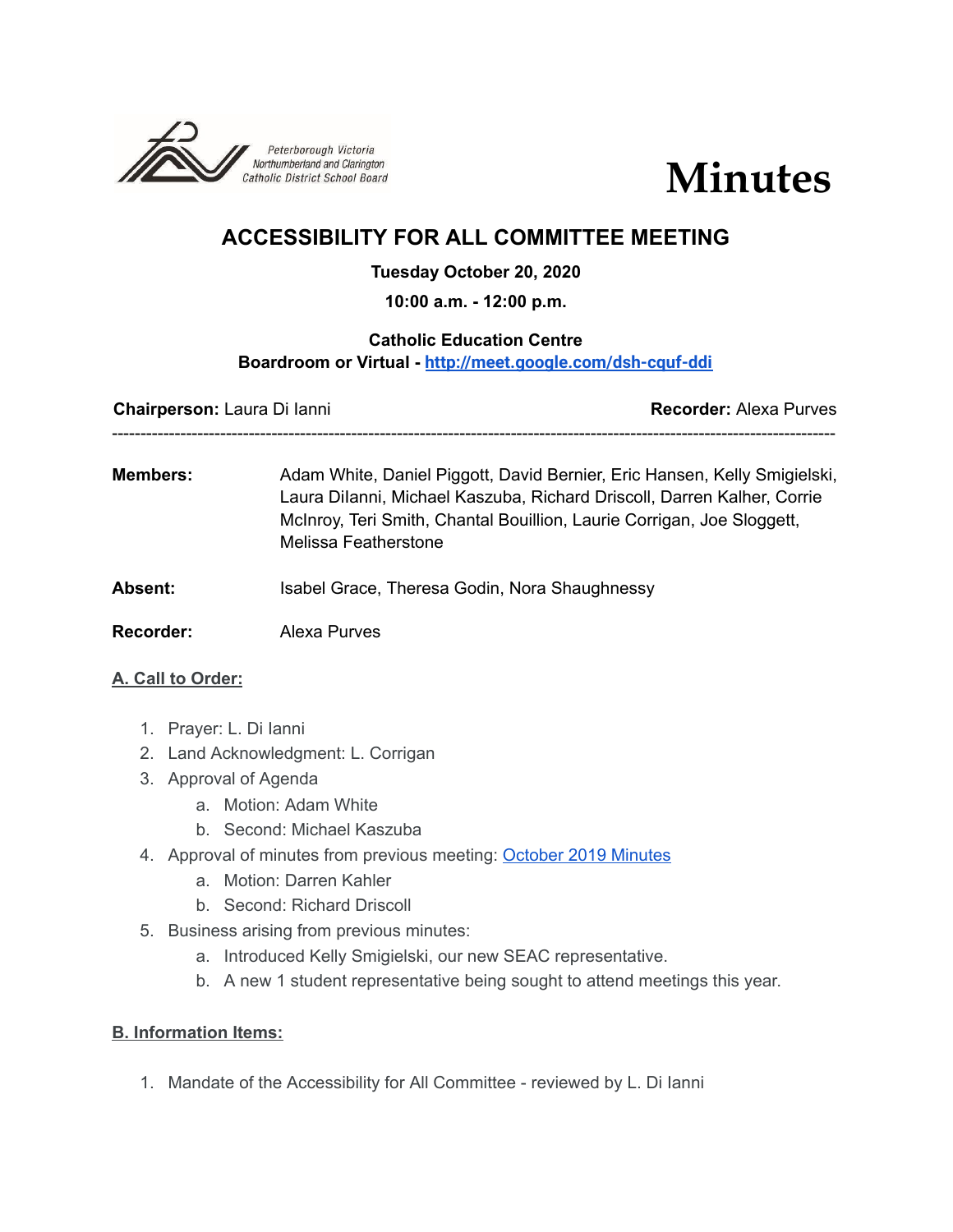- a. Review current initiatives and successes in identifying, removing, and preventing barriers
- b. Review and ensure audits are completed to ensure accessibility
- c. Set priorities and develop accessibility strategies and
- d. Provide updates and reports specific to Board departments on the progress of ensuring accessibility and the removal of barriers
- 2. [Membership](https://docs.google.com/document/d/1qyCf43hqxekzhU6C9aRKoaSor-FDeQX7zm42zxChJAU/edit) for 2020-2021 reviewed student representation being sought to attend future meetings.
- 3. Resources
	- a. Integrated [Accessibility](https://www.ontario.ca/laws/regulation/110191) Standards Regulation: **Accessibility for Ontarians with** [Disabilities](https://www.ontario.ca/laws/regulation/110191) Act, 2005, S.O. 2005, c. 11
		- i. Reviewed paying particular attention to specifics in legislation for each of the categories. For example, training on accessibility, and how to train on general requirements, focus on section 7 and 14, 16. Training of all including educators
	- b. AP 705: Accessibility and Barrier Free Learning and Work [Environments](https://www.pvnccdsb.on.ca/wp-content/uploads/2018/10/705-AP-Accessibility-and-Barrier-Free.pdf)-note up for renewal this year
	- c. [PVNCCDSB:](https://drive.google.com/file/d/15OcvNI__XiKiwgnVH7EkeHzk1zen8kiR/view) Accessibility and Barrier Free Multi Year Plan May 2018 (Revised February 2020)
	- d. Accessibility [Compliance/Status](https://docs.google.com/document/d/12oZISRH-X_556ye9iup7mN2U1YD2adtpWLRJtBFoEBY/edit?usp=sharing) Report Copy
		- i. Departments representatives asked to review their applicable sections to report back on (notes of completion, areas of need, possible move into dates/years to be completed).
		- ii. In general requirements it asks if the area is applying with applicable requirements - in this case, turn your attention to the act itself (noted above).
		- iii. Michael- should include website responsibility and accessibility, software needs to be accessible, conversation with purchasing as well
	- e. PVNCCDSB Accessibility Resources: [Accessibility](https://www.pvnccdsb.on.ca/our-board/accessibility/) Link
	- f. National Accessibility Awareness Week (NAAW) 2020: [Link](https://www.canada.ca/en/employment-social-development/campaigns/national-accessability-week.html)

# **C. Discussion Items:**

- 1. Updates from Stakeholders:
	- a. Plant
		- i. Richard In terms of specific school environments, a Public survey used sent out by Diane (Accessibility and Barrier Free) about public spaces in order to communicate needs in each location.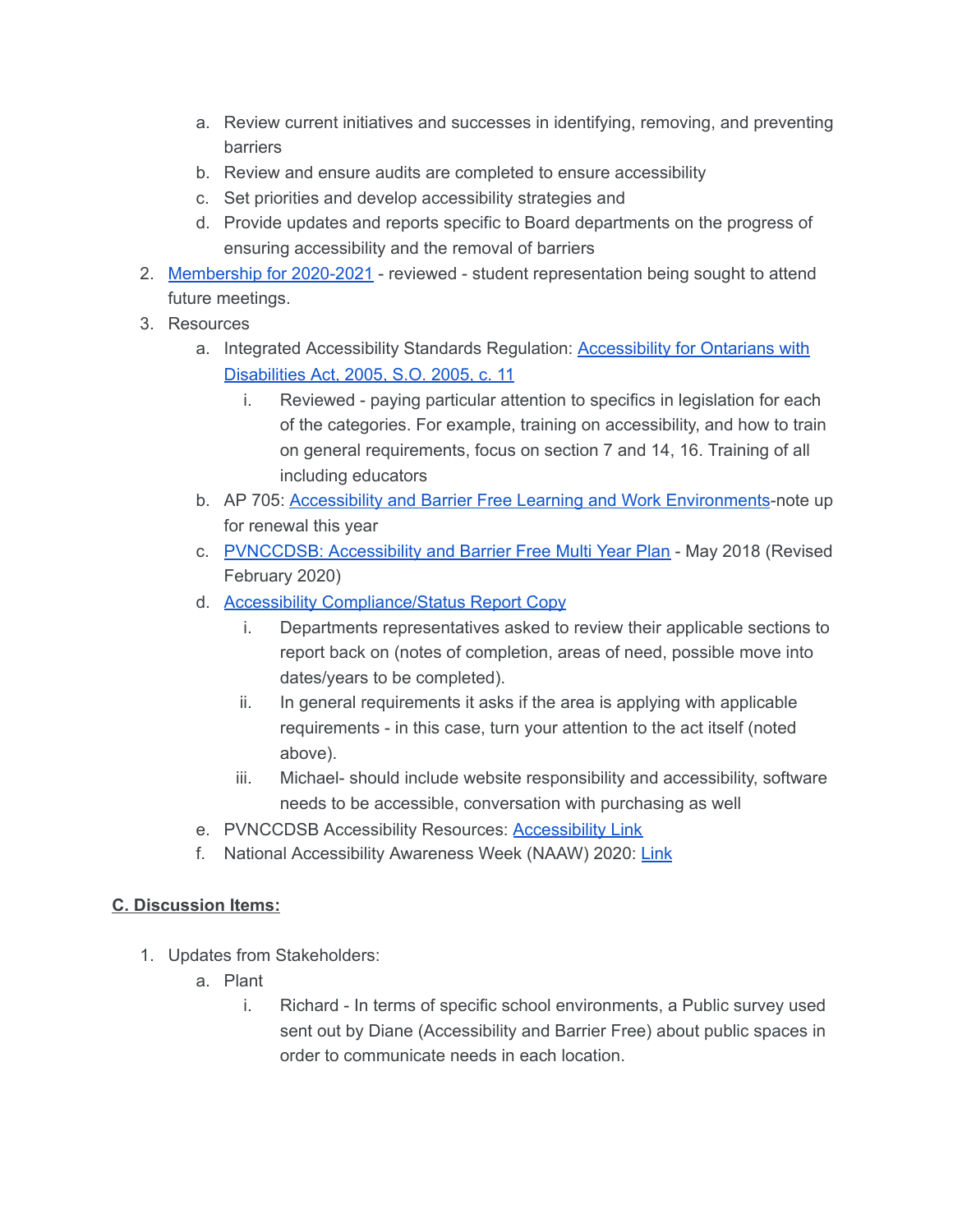- ii. Universal Washrooms have gone in at St. Anne CES, Holy Family CES and Holy Cross CSS. Hearing assist devices have been implemented at St. Thomas Aquinas and St. Stephen.
- iii. A 5-year goal is difficult if we have to address every school for example, some of our oldest. Addressing issues as they arise currently (fire alarms, paper towel racks, etc.)
- iv. Dave asked if it might be helpful if he took needs/costs to OCSTA.
- v. Melissa suggested we use the Ministry survey that quantifies costs along with retrofits may be a good starting point, to provide an estimate to Dave on these adjustments.
- vi. 6 schools have been completed, according to the ministry survey and it is a timely process.
- vii. Eric asked if we are fixing one school at a time or are we making small changes at all schools? Have we looked into getting portable fire alarms (Flashing light for deaf and hard of hearing students) for schools?
- viii. The board is prioritizing based on the needs of schools and students with accessibility needs. There is no Ministry provided list, building codes are what are followed.
- b. IT
	- i. The Board Websites Double A compliance rating has gone from 63% to 93% accessible. Individual school websites are now being formatted to become fully accessible.
	- ii. Safe schools training modules for staff members will be next to become fully accessible.
- c. Transportation
	- i. None
- d. Special Education
	- i. Continue to bring reports to the ministry regarding the needs of special education and accessibility by the deadline of 2025.
	- ii. STACVS vs Traditional Classroom- guides have been developed, the board is doing its best to provide tech and access, (devices/WIFI) to families without.
	- iii. Currently in a transition period where students can switch between virtual and in person until Nov 12.Special Education staff is still being provided to students that need support from home.
	- iv. New IEPs have recently been completed and we are now in the process of providing new supports to these students.
	- v. SEA Equipment went home if it could, Ipads with Hotspot were provided to students who needed it.
- e. Human Resources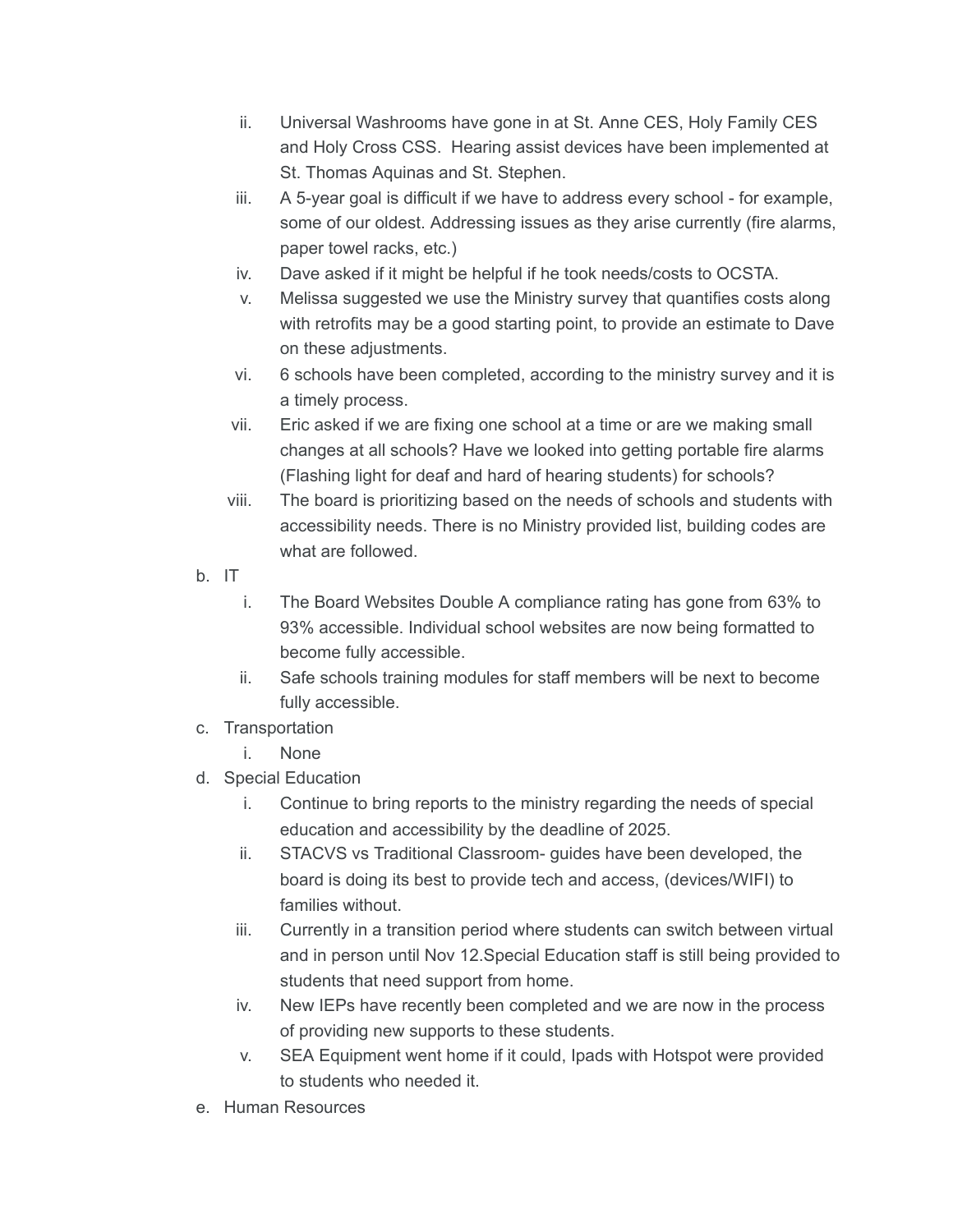- i. Currently, notify accommodations to the public in the building, notify successful applicants of how to accommodate needs, and work with employees with accommodation plans.
- ii. All needs are being met as postings now include how needs can be met.
- iii. Statement has been added to offers of employment regarding any accessibility accommodations might be needed.
- iv. Corrie helps employees that need accommodations and new processes are added when needed.
- f. Health and Safety
	- i. St. Thomas Aquinas need to address location of elevator
	- ii. Currently staff supporting that need
- g. Communications
	- i. None
- h. CUPE
	- i. None
- i. OECTA
	- i. None
- j. Other:
	- i. Adam- English Language learners
	- ii. Admin procedures is up for review, please review and give Laura/Laurie feedback
- 2. National Accessibility Awareness Week (NAAW): May 30 June 5, 2021 Reviewed
	- a. [Easter](https://www.canada.ca/en/employment-social-development/campaigns/national-accessability-week.html) Seals Link: Red Shirt Day (June 2, 2021), Resources, Activities
		- i. RedShirtPledge: "By wearing red on Red Shirt Day, participants are also making a pledge to educate and inform themselves on issues related to disability, and do what they can – individually and collectively – to remove physical and attitudinal barriers in their schools, workplaces and communities in order to make them truly accessible and inclusive places/environments for people of all abilities."
	- b. Topics/Themes and Activities from 2020: Reviewed
		- i. Day 1: Blind and Low Vision
			- 1. Possibly include students in our own board on future videos.
			- 2. Highlight good things going on at PVNC, teachers found old videos to be helpful, shouldn't highlight needs should focus on public and how they adjust, society needs to break down barriers,
			- 3. Corrie- Reach out to graduates? To reduce spotlight on current students
		- ii. Day 2: Deaf and Hard of Hearing
		- iii. Day 3: Newcomers to Canada
		- iv. Day 4: Intellectual